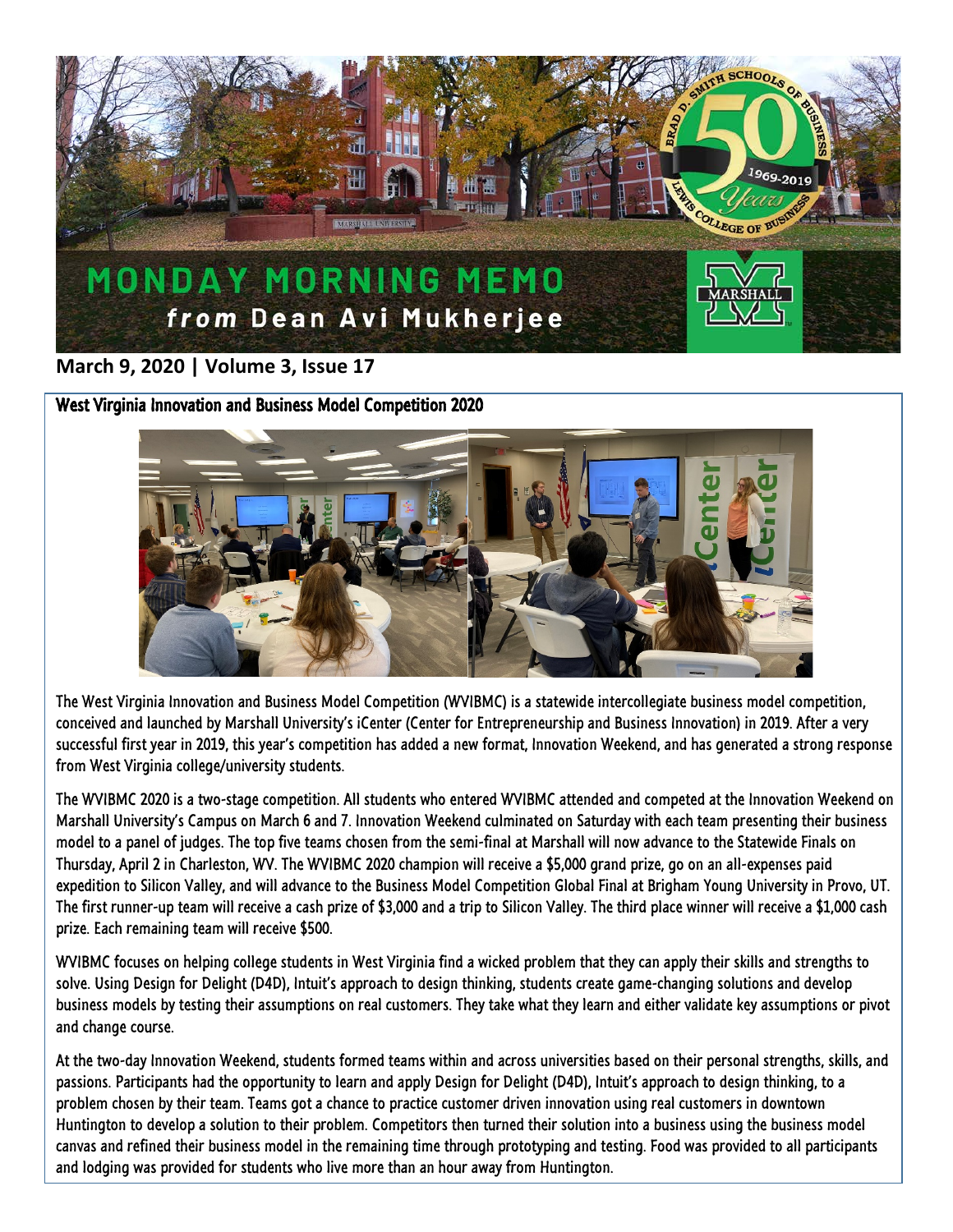



Eleven student teams presented their business ideas at the semi-final round of the West Virginia Innovation and Business Model Competition (WVIBMC). The teams, in order of presentation, were: H.E.R.E. (Madison Lilly & Hannah Lawrence), Breadcrumbs (Kelly Leonard & Paige Leonard), The Archers (Mary Griffith, Zach Preston & K. Graff Shariff), Gain Train (Caleb Ward), Safesteps (McKenna Sunderland, Thomas Smith & Matthew Moore), Eco-Fristic (Shazbeen Shahid), Mountain Co-op (Taylor Lewis), Culture Corner (Christabel Ofodile), Sleep Remedy (Reagan Papdatos), The Houses to Home (Ethan Lane & Harrison Letchford), and LyveLyfe (Alexander Sybolt).

The judging panel included Collin Meadows (Start-Up Technical Consultant), Dr. Ed Aractigi (Chief Information Officer, Marshall University), Jeremy Turner (Managing Director, EPIC Mission), Kim Scott (Start-Up & Non-Profit Consultant), and Tyler Brandstetter (Entrepreneurial Services Coordinator, RCBI).

Congratulations to our top five Finalists: Breadcrumbs from Marshall University, HERE (Help, Emergency, Response for Everyone) from Concord University, LyveLyfe from University of Charleston, Sleep Remedy from Marshall University, and The Archers from Alderson Broaddus University & Marshall University. These five teams will now proceed to the WVIBMC Finals in Charleston.

The iCenter was founded in 2018 to power prosperity across the state of West Virginia and the Appalachian region. The center works closely with the college, campus and community, and seeks to inspire the inner-entrepreneur in everyone by empowering them with the innovation knowledge they need to reframe the future of our state and region. The iCenter is led by Ben Eng (Co-Founder & Executive Director), Olen York (Co-Founder & Director) and Tricia Ball (Associate Director), and is supported by Student Innovation Fellows, Entrepreneurs in Residence, and a Board of Advisors.

The WVIBMC is passionate about giving students the mindset and tools they need to innovate high-impact businesses that will change their lives and the lives of those in the state and beyond. The WVIBMC fosters the development of real, innovative, and sustainable business models. The WVIBMC is made possible due to the generosity of the Robert E. Yancey, Sr. Entrepreneurship Endowment and Intuit.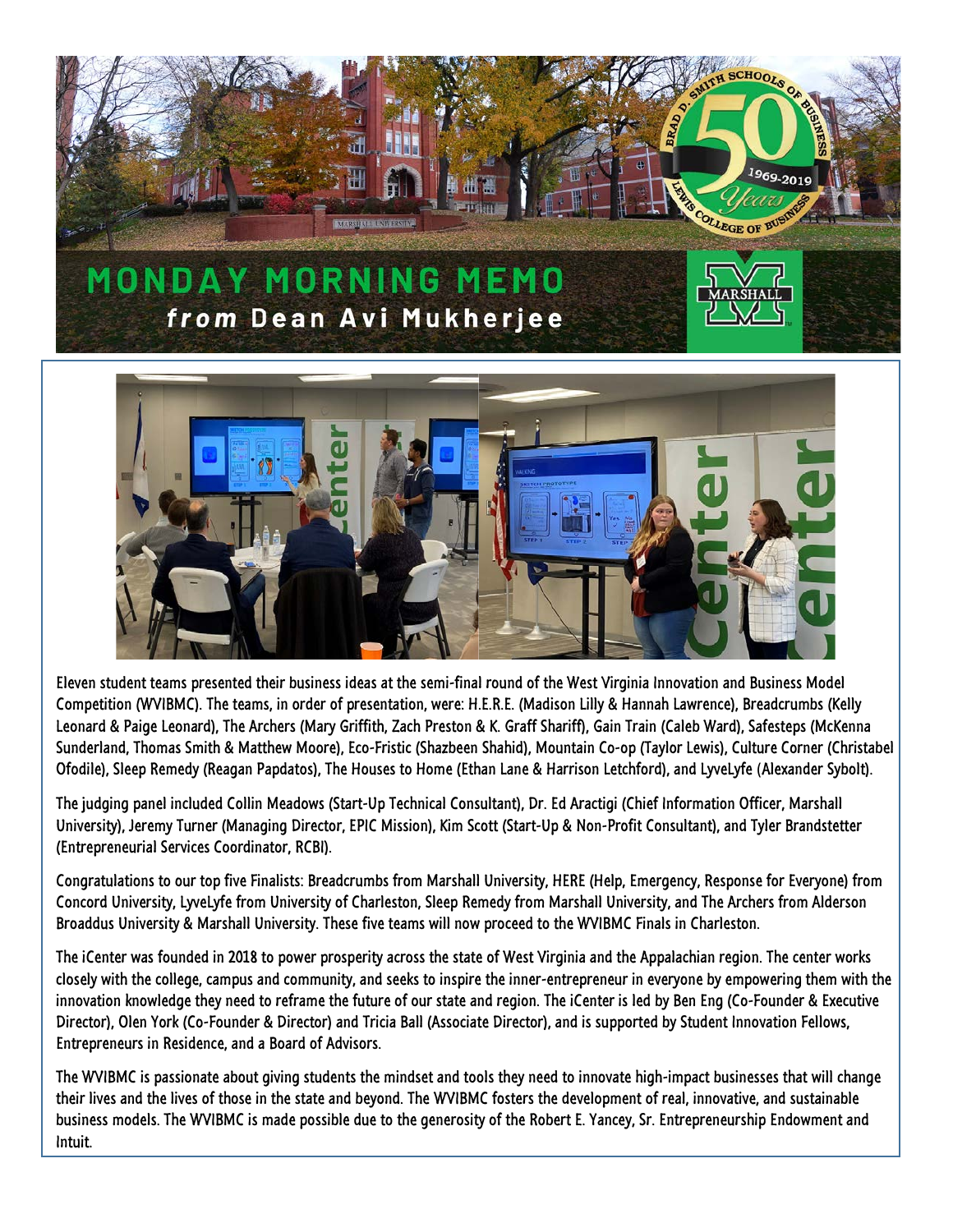

## Lewis College of Business faculty invited to speak at WVU Law Symposium



Ralph E. McKinney, Jr., PhD, Assistant Professor of Management, and Casey Baker, JD, Assistant Professor of Legal Environment, participated in the 2020 West Virginia Law Review Education Law Symposium: Home Rule. The event took place on February 27-28. McKinney and Baker were invited as expert panelists on the Home Rule and Criminal Justice Reform: Examining the potential for localities to implement criminal justice reform with a specific focus on the West Virginia public defender system. This panel was moderated by Hope DeLap, the 2018-2020 Franklin D. Cleckley Fellow in WVU Law's West Virginia Innocence Project Law Clinic.

In West Virginia, the Legislature allows municipalities to govern with some powers traditionally exclusive to the State under Home Rule. Home Rule came into effect in 2007 with four municipalities (including the City of Huntington) to pilot this program. McKinney and Baker answered questions focusing on how municipalities can help effectively manage resources and improve the quality of legal representation under the U.S. Constitution's Right to Council. Under Home Rule, municipalities can quickly address local issues of interest such as the economy, the opioid epidemic, local criminal activities, as well as numerous other issues.

Additionally, McKinney and Baker have a forthcoming article entitled "Indigent defense in West Virginia: A historical look at Public Defender Services" that will be published in the  $122<sup>nd</sup>$  volume of the West Virginia Law Review. The WVU Law Review is the fourth oldest Law Review journal in the Country.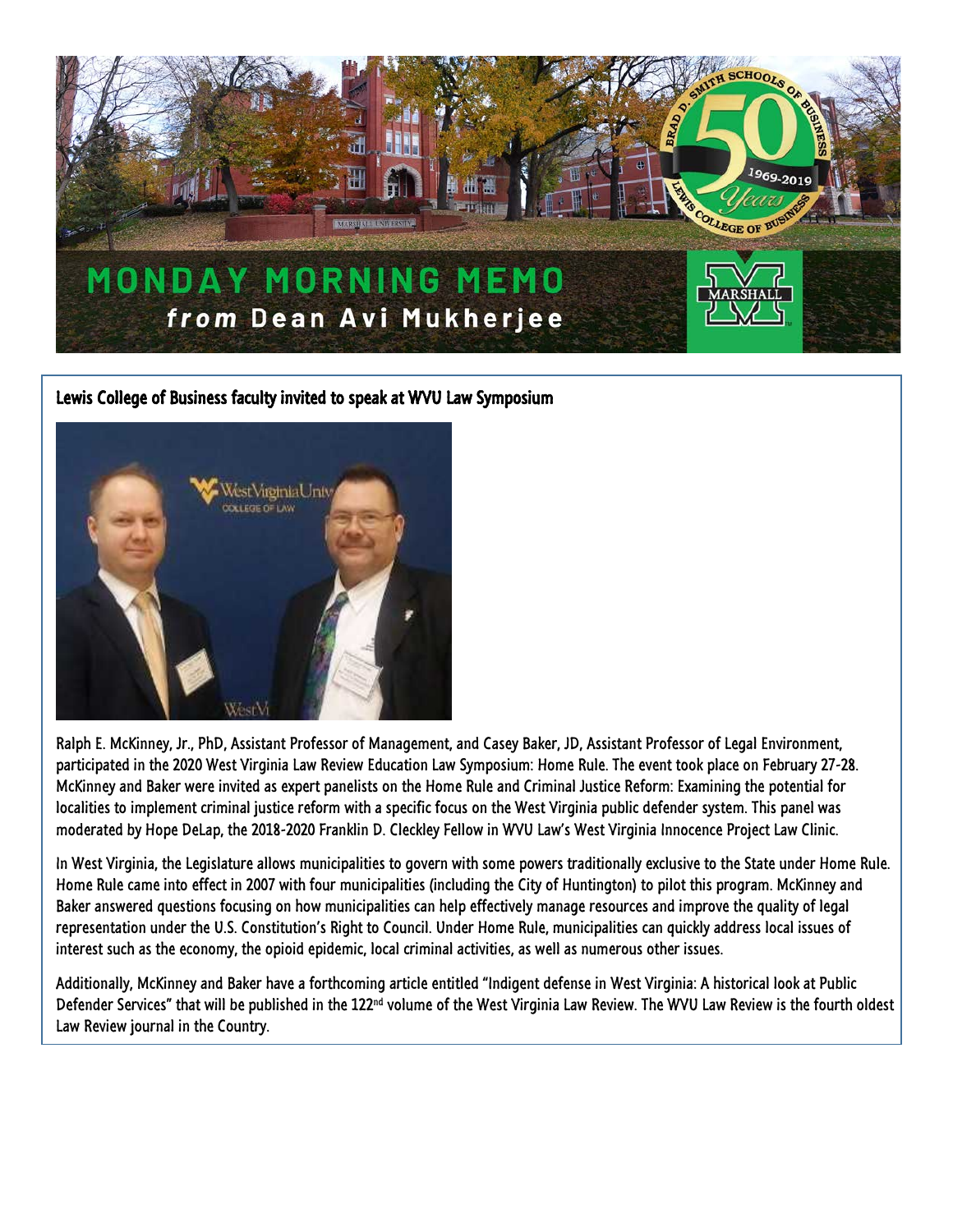

## Celebrating LCOB Alumna on International Women's Day 2020



In celebration of International Women's Day, we are proud to have so many amazing current and future business women among our faculty, staff, students and alumni at the Brad D. Smith Schools of Business.

Four of many highly successful women alumna of the Lewis College of Business who broke glass ceilings are: L-R: Verna Gibson - first woman CEO of a Fortune 500 company; Phyllis Arnold - president of BB&T WV; Cathy Eddy - second woman Chair of AICPA; Izzie Rogner - rising star at Intuit. Here are their bios.

#### Verna Gibson

Verna LeMasters Gibson, a native of Elkview in Kanawha County, broke the ultimate corporate "glass ceiling" in 1985 when she became the first woman CEO to earn the top spot at a Fortune 500 company, The Limited Stores. She ran The Limited for six years and during that time it became the nation's first billion dollar specialty retailing chain. Gibson was also a director of Chico's FAS, a fashion retailing company, where she was brought in twice to turn failing divisions around (and she succeeded). She was also the Chair of the Board of Governors at Marshall University. Verna and her husband Jim have served the university and students in various ways.

### Phyllis Arnold

Lewis College of Business alumna, 1997 Hall of Fame recipient, and Marshall Board of Governors member Phyllis Arnold was recently named one of "West Virginia's Favorite Daughters" by The Journal. Ms. Arnold earned an MBA from Marshall University in 1976 and a BS degree from West Virginia University. A native of Parkersburg, she stands out among business executives in our state, having served as CEO of One Valley Bank and after their merger with BB&T, as the State President of BB&T West Virginia and Regional President of BB&T West Virginia Central Region. She has been a director of NTELOS, and has served as Director of One Valley Bancorp, Inc., Member of Board of Trustees of CAM CARE Regional Health System, Director at Blanchette Rockefeller Neurosciences Institute, Member of West Virginia Roundtable and Business Industrial Development Co, and Director of Discover the Real West Virginia Foundation.